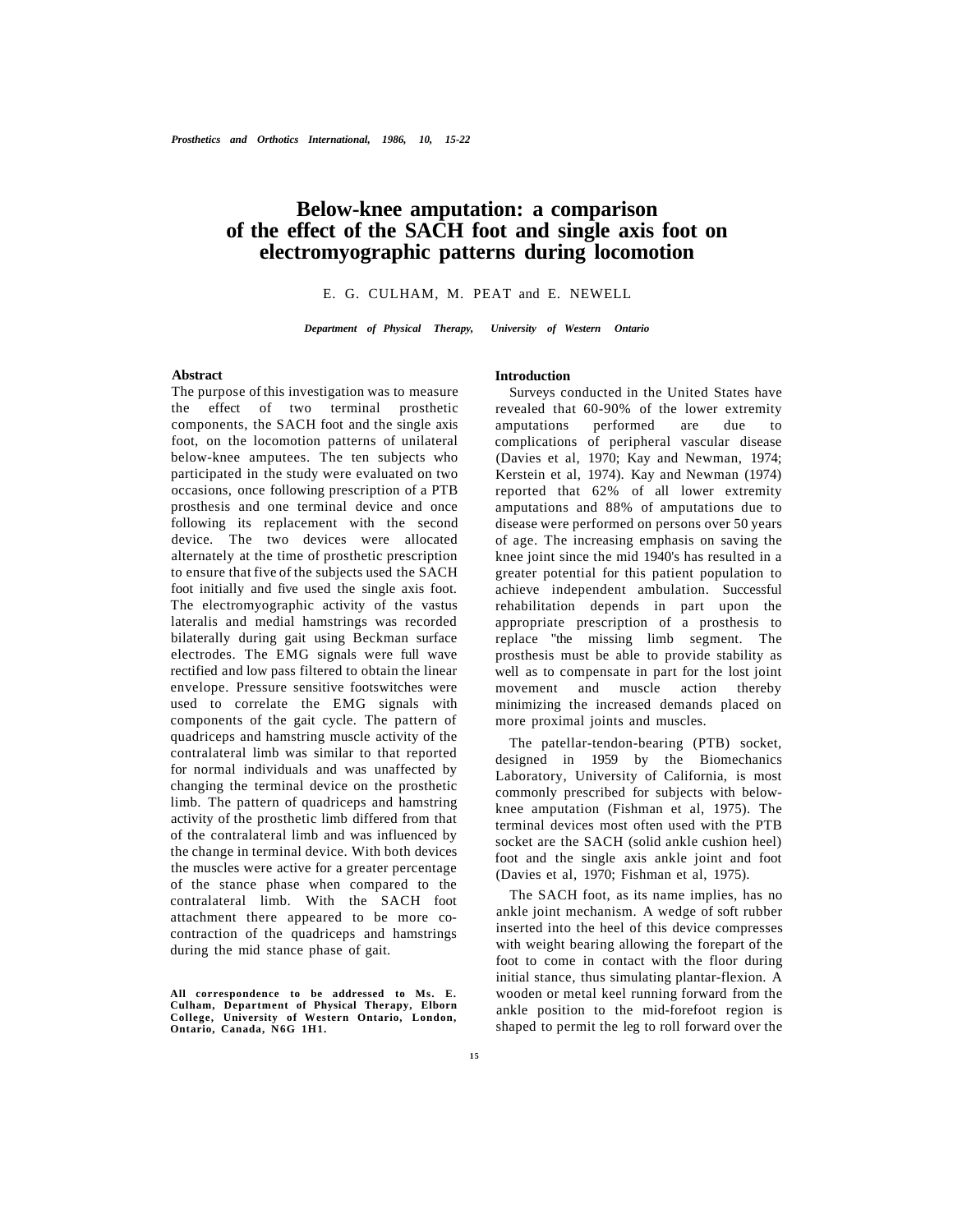forefoot during the stance phase. A flexible forefoot allows roll-over at the end of stance.

The single axis ankle joint and foot, sometimes referred to as the conventional foot, is attached to the prosthesis by a hinge which allows 15-20° of plantar-flexion and 5-8° of dorsi-flexion. Both movements are limited by the action of rubber bumpers placed respectively anterior and posterior to the ankle axis. A pliable forefoot allows the toe section of the foot to bend during terminal stance.

Since the mechanism by which each of these devices attempts to substitute for ankle movement differs, it is conceivable that the adaptation required in the more proximal joints and muscles may also differ. Previous research, comparing these two devices, has indicated that there are minimal differences in the temporal parameters and in the knee joint angle during the gait cycle (Doane and Holt, 1983; Culham et al, 1984). The patterns of activity in the proximal musculature however have not been investigated. The purpose of this study therefore was to evaluate the effect of the terminal prosthetic component on the electromyographic activity of the quadriceps and hamstring muscle groups during gait.

#### **Subjects**

Subjects who met the following criteria were recruited for the study: unilateral below-knee amputation, suitability for fitting of a temporary PTB prosthesis, relatively pain-free stump with no skin abrasions, and residency within the London, Ontario area. Eight male and two female subjects participated in the study. They were between the ages of 32 and 79 years with a mean age of 61 years. Mean height and weight were 174 cm and 75.5 kg respectively. Peripheral vascular disease was the cause of amputation in nine of the subjects and trauma in the tenth.

## **Methodology**

All subjects were fitted with a temporary PTB prosthesis with various methods of suspension. The terminal devices, the SACH foot and the single axis-ankle joint and foot, were alternately allocated at the time of prosthetic fitting so that five of the subjects were using the SACH foot initially and five were using the single axis foot. Subjects then received routine gait training by a physiotherapist. When able to ambulate independently for a distance of at least 10m

subjects were evaluated in the Locomotion Laboratory, Department of Physical Therapy, University of Western Ontario, London, Canada. The mean time from surgery to initial evaluation in the laboratory was 5.5 months.

Following evaluation of gait using the first terminal device, the second was applied and the appropriate alignment changes were made by a prosthetist. Subjects were then allowed a minimum of one week to adjust to the change in terminal device. They then returned to the laboratory for evaluation of their gait when using the second terminal device. The mean time between the first and second evaluation was 24 days.

#### **Data collection**

Electromyographic activity of the vastus lateralis and medial hamstrings was recorded bilaterally using Beckman, silver-silver chloride surface electrodes, 16mm in diameter, with an active electrode size of 9mm. The skin of the area to which the electrodes were attached was shaved when necessary, and cleansed thoroughly with gauze soaked in alcohol to remove the superficial layer of dead skin and protective oils. The electrodes were filled with gel and attached to the skin, in a bipolar fashion along the long axis of the muscle, using adhesive electrode collars. Interelectrode distance was kept constant by placing electrodes such that the adhesive collars met but did not overlap. A ground reference electrode was attached to the skin over the lateral femoral condyle.

A system of contact closing footswitches\* was used to relate the electromyographic activity of these muscles to components of the gait cycle. Three pressure sensitive switches were taped to the sole of the subjects' shoes; at the heel, head of the 5th metatarsal and the great toe. Closure of a switch or series of switches resulted in an electrical signal indicating contact of any part of the foot with the floor.

The footswitch and electromyographic data were collected as subjects walked along the walkway at their preferred cadence. The signals were transmitted from the subject to a processing and recording unit by an FM telemetry system.\*\* The EMG signals were

**\* Model T4-025, Mountain West Alarm Company, Pheonix, Arizona.** 

**\*\* Conestoga Medical Electronics, Waterloo, Ontario.**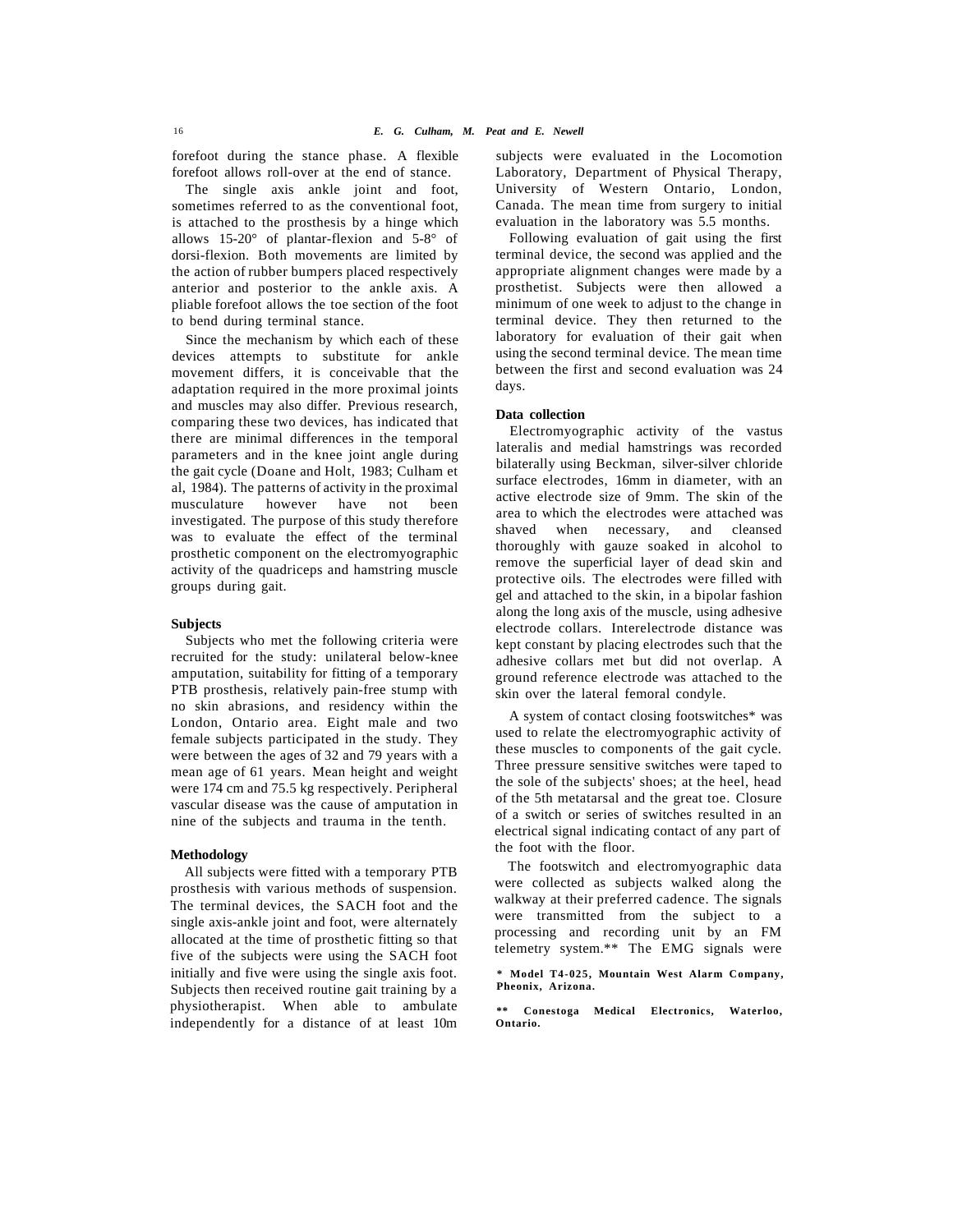subsequently amplified, full wave rectified and filtered to provide the linear envelope representative of the EMG signal. Both the footswitch signals and the linear envelopes were recorded on a Gould Brush 8 channel ink recorder.

#### **Analysis**

The EMG and footswitch data were visually inspected. Three consecutive strides, which appeared most representative of the subject's gait, were chosen for analysis. Each stride was divided into 10% intervals with initial contact representing 0% of the gait cycle. The lowest level of EMG activity recorded over the three strides was used as a reference point. The amplitude of the EMG linear envelope in microvolts above this baseline was then determined at each 10% marker. The data from the three consecutive strides were averaged to obtain a representative EMG pattern over one stride for each muscle.

In order to permit between subject comparison of EMG activity levels, the microvolt measurements were transformed into<br>relative amplitudes. The method of relative amplitudes. The method of normalization used was similar to that reported by Knutsson and Richards (1979) and Yang (1984). The average peak amplitude of the three strides for each subject was given a value of 100% and the mean values at the remaining points in the gait cycle were expressed as a percentage of this mean peak amplitude. Mean values for all subjects were then calculated at each 10% point of the gait cycle and this data was subjected to statistical analysis.

A Dunns Multiple Comparison procedure was used to test whether there were significant differences in EMG activity at any point in the gait cycle when the two terminal devices were compared.

#### **Results**

To facilitate interpretation of the electromyographic data, a summary of the temporal parameters of gait, with the subjects using each of the terminal devices is presented in Tables 1 and 2. This data, as well as knee joint angle measurements throughout the gait cycle has been previously reported (Culham et al, 1984).

**t Model 2800, Gould Inc., Instrument Systems Division, Alan Crawford Associates, Mississauga, Ontario.** 

**Table 1. Comparison of mean values and standard deviations — velocity, cadence and stride length** 

| Parameter                   | <b>SACH</b> foot  | Single axis foot | p value |  |
|-----------------------------|-------------------|------------------|---------|--|
| Velocity<br>(metres/minute) | $34.37 \pm 10.43$ | $32.87 \pm 8.46$ | .501    |  |
| Cadence<br>(steps/minute)   | $70.60 \pm 9.98$  | $67.10 \pm 7.19$ | .107    |  |
| Stride length<br>(metres)   | $1.173 \pm .26$   | $1.81 \pm .19$   | .230    |  |

|                                         |                  | Prosthetic limb     |         |                  | Contralateral limb  |         |  |
|-----------------------------------------|------------------|---------------------|---------|------------------|---------------------|---------|--|
|                                         | <b>SACH</b> foot | Single axis<br>foot | p value | <b>SACH</b> foot | Single axis<br>foot | p value |  |
| <b>Stance</b>                           | 65.68            | 63.63               | .041    | 70.73            | 70.79               | .941    |  |
| Swing                                   | 34.32            | 36.37               | .041    | 29.14            | 29.21               | .934    |  |
| Single limb<br>support time             | 29.14            | 29.21               | .934    | 34.32            | 36.37               | .041    |  |
| Initial double<br>limb support<br>time  | 23.30            | 21.95               | .267    | 13.14            | 12.42               | .393    |  |
| Terminal double<br>limb support<br>time | 13.14            | 12.42               | .393    | 23.30            | 21.14               | .267    |  |
| Total double<br>limb support<br>time    | 36.44            | 34.37               | .036    | 36.44            | 34.37               | .036    |  |

**Table 2. Mean values of the temporal parameters of gait expressed as a percentage of the gait cycle**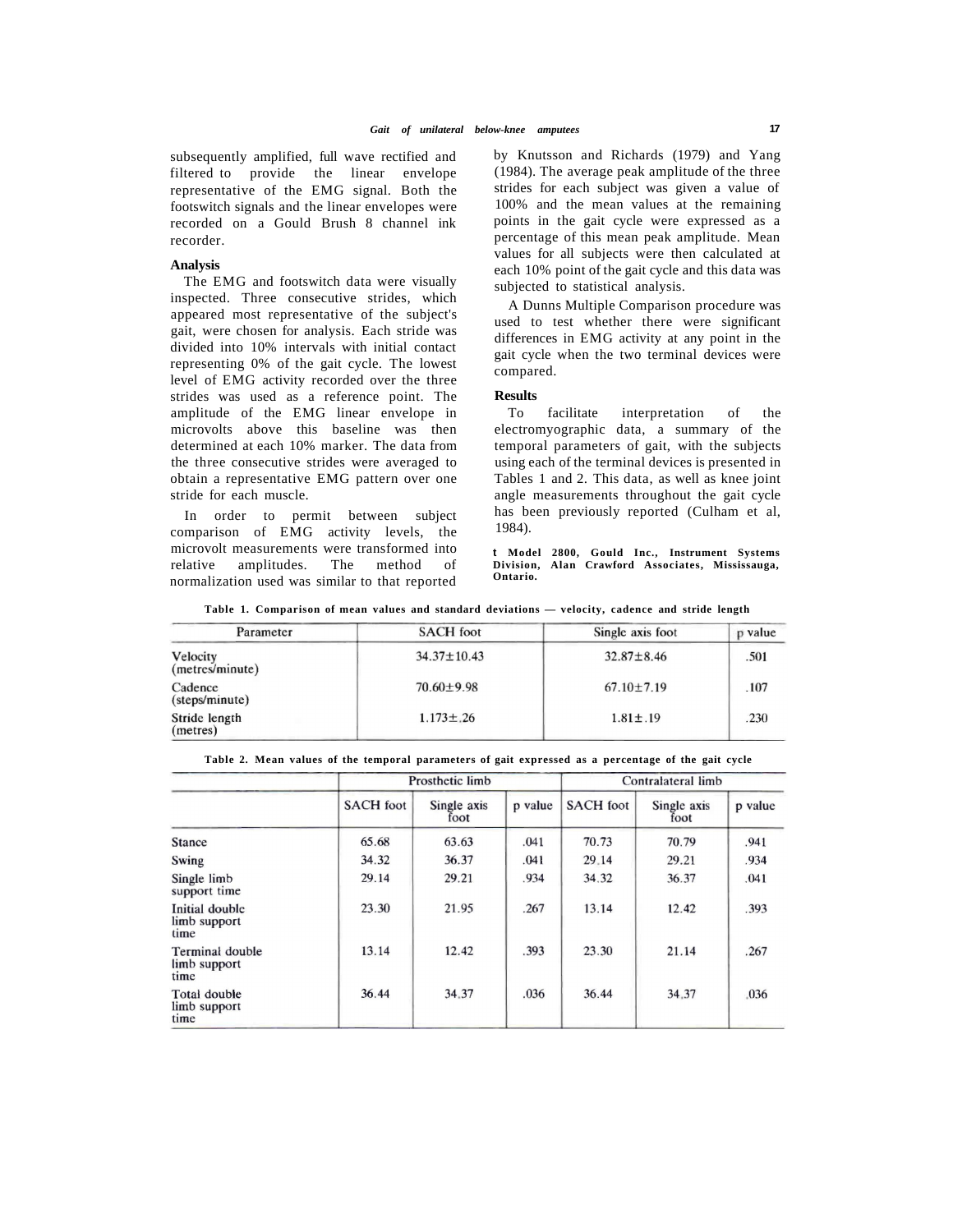

**Fig. 1. Mean EMG pattern of vastus lateralis expressed as a percentage of the mean peak amplitude (N=10). Left, non amputated limb SACH foot: 100% = 149.7 microvolts. Single axis foot: 100% = 154.6 microvolts. Right, prosthetic limb SACH foot: 100% = 105.2 microvolts. Single axis foot: 100% = 122.5 microvolts.** 

The patterns of quadriceps (vastus lateralis) muscle activity of the contralateral (nonamputated) limb were very similar for the two terminal devices and did not differ statistically at any point in the gait cycle (Fig. 1, left). The highest levels of activity were recorded during early stance and peak activity occurred at 10% of the gait cycle with both devices. From this point activity levels decreased sharply throughout the rest of stance and remained at relatively low levels throughout most of the swing phase.

In the prosthetic limb, peak quadriceps activity occurred later in the stance phase at 20% and 30% of the gait cycle with the SACH foot and single axis foot respectively (Fig. 1, right). Following this peak the level of activity decreased throughout the remainder of stance and early swing with both devices.

The level of EMG activity did not differ

significantly at any point in the gait cycle when the two terminal devices were compared.

The highest levels of hamstrings activity for the contralateral limb were recorded during early stance with both terminal devices (Fig. 2, left). Peak activity occurred at initial contact with the SACH foot and at 10% of the gait cycle with the single axis foot. From this point, activity levels fell sharply and relatively low levels of electromyographic activity were observed during late stance and initial and mid swing. The patterns were very similar and there were no statistically significant differences in the level of activity at any point in the gait cycle.

In the prosthetic limb, differences in the pattern of hamstring muscle activity were observed during the stance phase when the terminal devices were compared (Fig 2, right). When the SACH foot was used, the hamstrings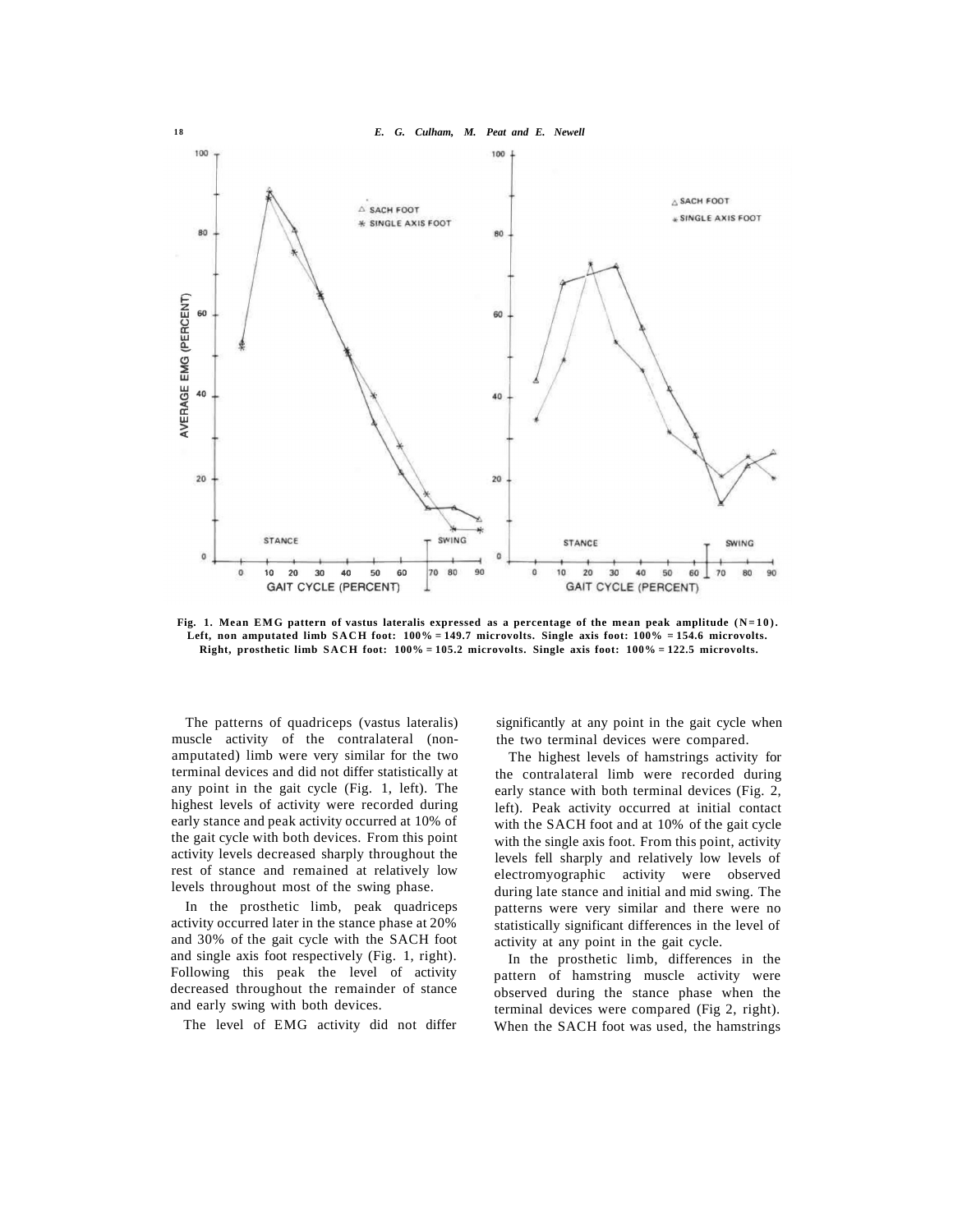



**Fig. 2. Mean EMG pattern of medial hamstrings expressed as a percentage of the mean peak amplitude.**  Left, non-amputated limb SACH foot:  $100\% = 179.6$  microvolts. Single axis foot:  $100\% = 167.6$  microvolts. **Right, prosthetic limb SACH foot: 100% = 115.2 microvolts. Single axis foot: 100% = 83.3 microvolts.** 

were active throughout the early and mid stance phase and peak activity occurred at 30 per cent of the gait cycle. The level of activity decreased from 50-80% of the gait cycle, corresponding to terminal stance and initial and mid swing. When the single axis foot was attached to the prosthesis two peaks of hamstring activity were observed, the first during early stance, at 10% of the gait cycle, and the second during the stance/swing transition, at 60% of the gait cycle. The level of activity decreased sharply during initial and mid swing. Statistically significant differences in the level of activity occurred at 30 and 60% of the gait cycle when the two terminal devices were compared  $(p<.05)$ .

#### **Discussion**

The electromyographic patterns of the quadriceps and hamstring muscles in the contralateral limb of the amputee subjects were unaffected by the change in terminal device and the patterns, with both devices, were similar to those reported for normal healthy individuals (Battye and Joseph, 1966; Dubo et al, 1976).

Peak quadriceps activity of the contralateral limb occurred during early stance, at 10% of the gait cycle, regardless of which terminal device was attached to the prosthesis. At this point in the gait cycle the knee is flexing and the centre of gravity falls posterior to the knee joint (Perry, 1974). Quadriceps action is necessary to restrain the flexion force at the knee and thereby preserve stability (Perry, 1974).

The sharp decrease in the level of quadriceps activity following weight acceptance, observed in the contralateral limb of subjects in this study is also typical of normal gait (Sutherland, 1966; Perry, 1974). Soleus is active during early stance and functions to restrain the forward movement of the tibia over the fixed foot (Murray et al, 1978; Simon et al, 1978). As momentum carries the body forward over the stabilized tibia, the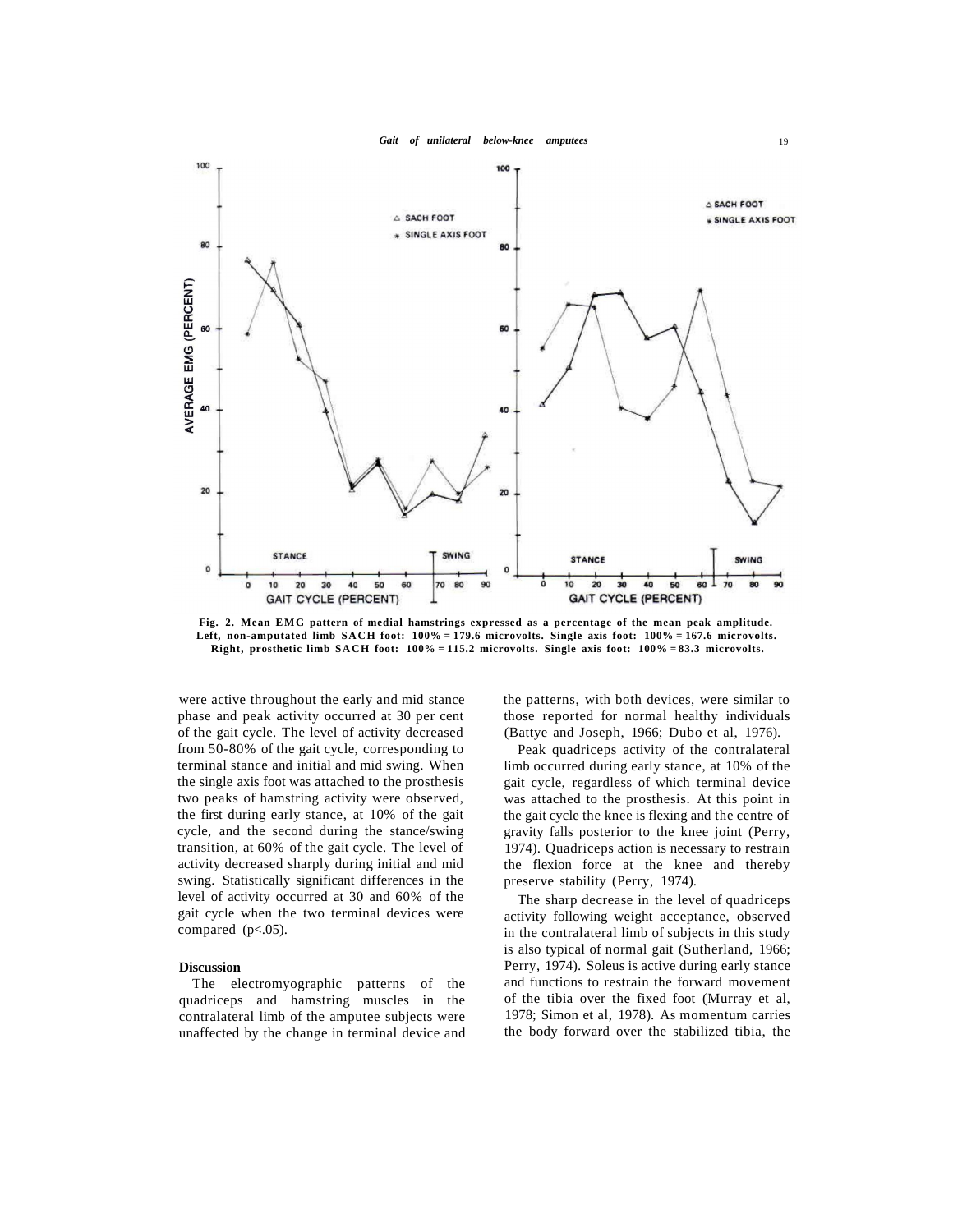centre of gravity moves anterior to the knee joint resulting in passive knee extension. The quadriceps are no longer needed to stabilize the knee and they become relatively silent by mid stance (Perry, 1974).

A second small peak of quadriceps activity has been reported to occur at the stance/swing transition in some normal individuals (Battye and Joseph, 1966; Milner et al, 1971). It has been postulated that quadriceps are active at this time to stabilize the knee and counteract the flexion tendency created by the gastrocnemius during 'push off' (Battye and Joseph, 1966). This second peak was not observed in the contralateral limb of the amputee subjects. Absence of this second peak may be related to the relatively slow walking speed of the subjects, decreasing the requirement for reactive stabilizing forces at the knee.

The highest levels of hamstring muscle activity in the contralateral limb of the amputee subjects were recorded during early stance, 0 and 10% of the gait cycle with the SACH and single axis foot respectively. This is similar to the pattern seen in normal locomotion in which predominant hamstring activity occurs during the deceleration period of swing activity continuing into the early part of stance (Milner et al, 1971) ; Dubo et al, 1976). During initial stance the centre of mass falls posterior to the knee joint. This combined with the downward and forward moving trunk results in a flexion force at the hip and knee. Hamstrings and quadriceps act to resist this flexion tendency by stabilizing the hip and knee during this part of the gait cycle.

In some normal individuals a second peak of hamstring activity occurs at the end of stance phase (Battye and Joseph, 1966; Milner et al, 1971). This second phase of activity may be related to knee flexion in preparation for swing. Two smaller peaks were observed in the contralateral limb of subjects in this study, the first during stance, at 50% of the gait cycle, and the second at the end of stance, at 70% of the gait cycle. The second peak may be related to swing phase flexion but the function of the peak at 50% of the gait cycle is unclear.

With both terminal devices the pattern of quadriceps muscle activity in the prosthetic limb of the amputee subjects differed from that of the contralateral limb. Peak activity occurred later in the stance phase and the period of activity appeared to be prolonged regardless of the

terminal device used. The delay in the occurrence of peak activity is probably related to the lengthened period of initial double limb support. Body weight was not fully accepted by the prosthetic limb until 20-25% of the gait cycle had been completed. Quadriceps were active throughout this prolonged period of weight acceptance and the highest levels of activity occurred at the beginning of the single limb support phase when the prosthetic limb was most vulnerable.

The prolongation of quadriceps activity during stance may also be related to the absence of the restraining action of the soleus muscle from initial to mid stance necessitating a greater contribution from the quadriceps in order to stabilize the flexed knee. Prolonged quadriceps femoris activity in the absence of triceps surae has been reported by other investigators (Breakey, 1976; Murray, 1978). Breakey (1976) found that quadriceps were active from initial contact to 27% of the gait cycle in subjects with below-knee amputation using a PTB prosthesis and the SACH foot attachment, compared to 0-18% reported for normal individuals. The increased duration of quadriceps activity during stance phase was felt to be related to the loss of the stabilizing effect of soleus on the knee joint.

The pattern of quadriceps activity of the prosthetic limb was also influenced by the change in terminal device. With the SACH foot attachment, the period of stance phase quadriceps activity appeared to be more prolonged than with the single axis foot although this difference was not statistically significant. In normal gait the ankle dorsiflexes to approximately 10 degrees during the mid stance phase of gait as the body is propelled forward over the stationary foot (Murray, 1967; Lamoreux, 1971). As the ankle dorsiflexes the centre of mass of the body passes anterior to the hip and knee resulting in passive extension of these joints (Perry, 1974). The SACH foot, with no ankle mechanism, does not permit dorsiflexion and possibly provides some resistance to forward progression during the mid stance phase of the gait cycle. Prolonged quadriceps action may be needed to actively extend the knee and contribute to forward movement of the body. In addition, heel rise must occur earlier with the SACH foot than it would in normal gait. Breakey (1976) found that heel rise of subjects with below-knee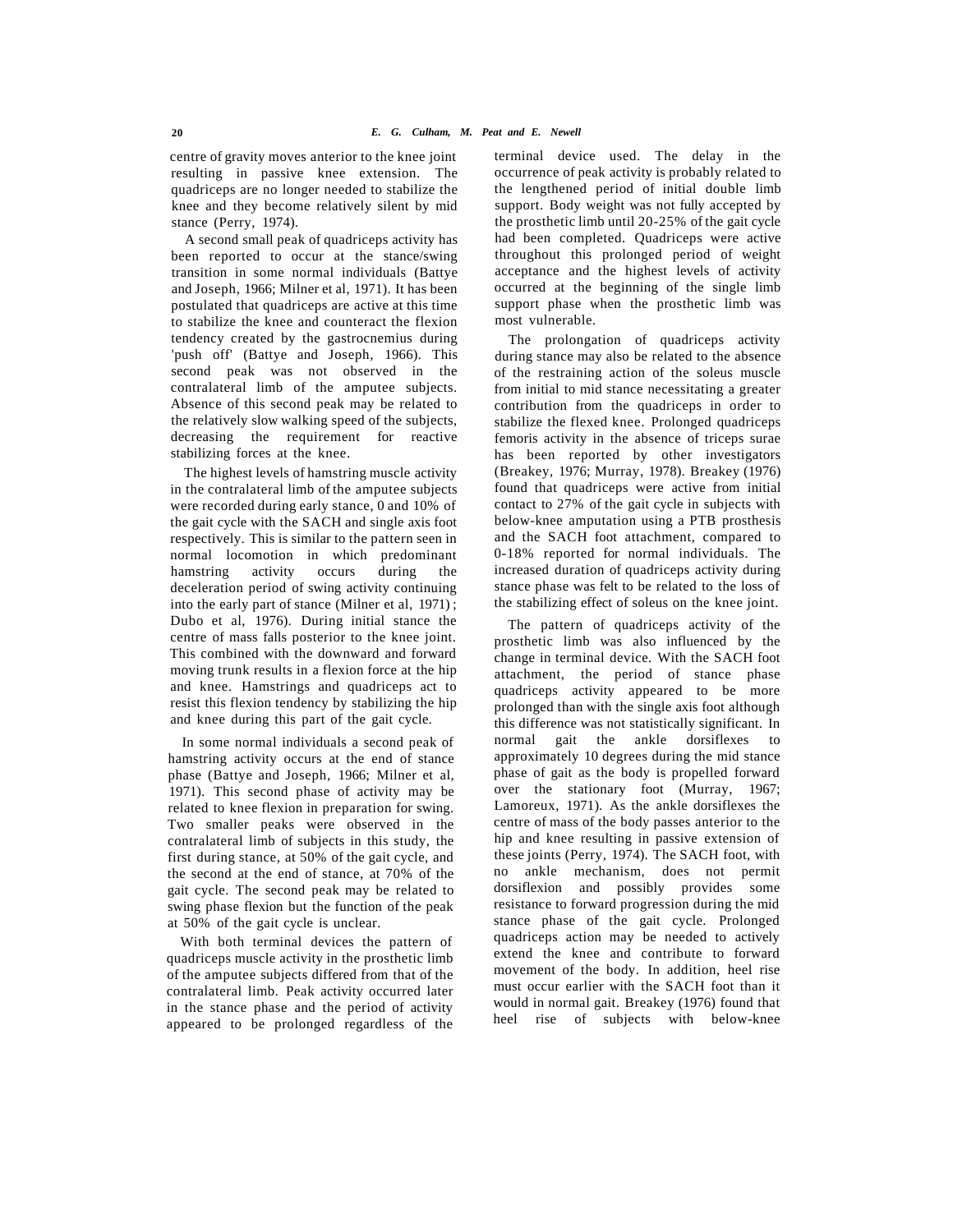amputation occurred at 31% of the gait cycle compared to 43% reported for normal subjects. Early heel rise would tend to decrease stability and might contribute to the somewhat prolonged and higher levels of quadriceps activity observed during stance when the SACH foot was used.

The pattern of hamstring muscle activity in the prosthetic limb of the amputee subjects differed from that of the contralateral limb and was affected by the change in terminal device. With both terminal devices, the period of peak activity of the hamstrings was prolonged compared to the contralateral limb. This finding may be related to the longer period of initial double limb support and the increased demands placed on the hamstrings by loss of the stabilizing function of the triceps surae.

The hamstrings were active throughout the stance phase when the SACH foot was attached to the prosthesis. The level of activity at mid stance (30% of the gait cycle) was significantly higher with the SACH foot than with the single axis foot. A similar finding of abnormal hamstring activity during mid stance has been reported to occur in subjects who had undergone surgical ankle fusion (Mazur et al, 1979). The rigidity of the SACH foot may be responsible for this difference, and for the apparent co-contraction of the quadriceps and hamstrings at the mid stance point of the gait cycle. Additional hamstring muscle action may be necessary to actively extend the hip and overcome the resistance to forward progression offered by the SACH foot. Early heel rise of the SACH foot may also necessitate additional stabilization of the hip at mid stance.

A more phasic pattern of hamstring activity was observed when the single axis foot was attached to the prosthesis. Two phases of activity were observed, the first during stance and the second at the stance/swing transition. Hamstring activity during early stance would be necessary to control the postural demands created by the flexed hip and knee as the limb accepts a weight bearing function.

The second peak of hamstring activity, with the single axis foot, occurred at 60% of the gait cycle and at this point the level of activity was significantly greater than with the SACH foot attachment. This phase of hamstring activity may function to actively flex the knee in preparation for swing. The average mass of the single axis foot was 1.298kg greater than the SACH foot. This difference may have contributed to the higher levels of activity observed with the single axis foot at the end of the stance phase. Previous research has demonstrated that foot mass had no effect on temporal parameters of knee joint angle (Godfrey et al, 1977). Patterns of electromyographic activity were not investigated.

#### Conclusions

The patterns of quadriceps and hamstring muscle activity of the contralateral (non-amputated) limb of the amputee subjects were similar to normal and were not influenced by changing the terminal device.

Muscle activity patterns in the prosthetic limb differed from those observed in the contralateral limb and the patterns were influenced by the terminal device used. There appeared to be more co-contraction of the quadriceps and hamstrings during the mid stance phase of the gait cycle when the SACH foot component was attached to the prosthesis. The additional muscle activity may be necessary compensation for lack of ankle movement in this device.

#### **REFERENCE S**

- **BATTYE, C, JOSEPH, J. (1966). An investigation by telemetering of the activity of some muscles in walking.** *Med. Biol. Eng.* **4, 125-135.**
- **BREAKEY, J. (1976). Gait of unilateral below-knee amputees.** *Orthot. Prosthet.* **30(3) , 17-24.**
- **CULHAM, E. G., PEAT, M. , NEWELL, E. (1984). Analysis of gait following below-knee amputation: a comparison of the SACH and single-axis foot.**  *Physiotherapy Canada,* **36 , 237-242.**
- **DAVIES , E . J. , FRIZ, B . R. , CLIPPINGER, F . W . (1970). Amputees and their prostheses.** *Artif. Limbs.* **14(2) , 19-48.**
- **DOANE , N. E. , HOLT , L. E. (1983). A comparison o f the SACH and single axis foot in the gait of unilateral below-knee amputees.** *Prosthet. Orthot. Int.* **7, 33-36.**
- **DUBO , H. , PFA I , M. , WINTER, D. A. , QUANBURY . A. O., HOBSON , D. A. , STEINKE, T.,** REIMER **, G. (1976). Electromyographic temporal analysis of gait: normal human locomotion** *Arch Phys. Med. Rehabil* **57 , 415-420.**
- **FISHMAN, S., BERGER, N , WATKINS, D. (1975). A survey of prosthetics practice — 1973-74.** *Orthot. Prosthet.* **29,(3 ) 15-20.**